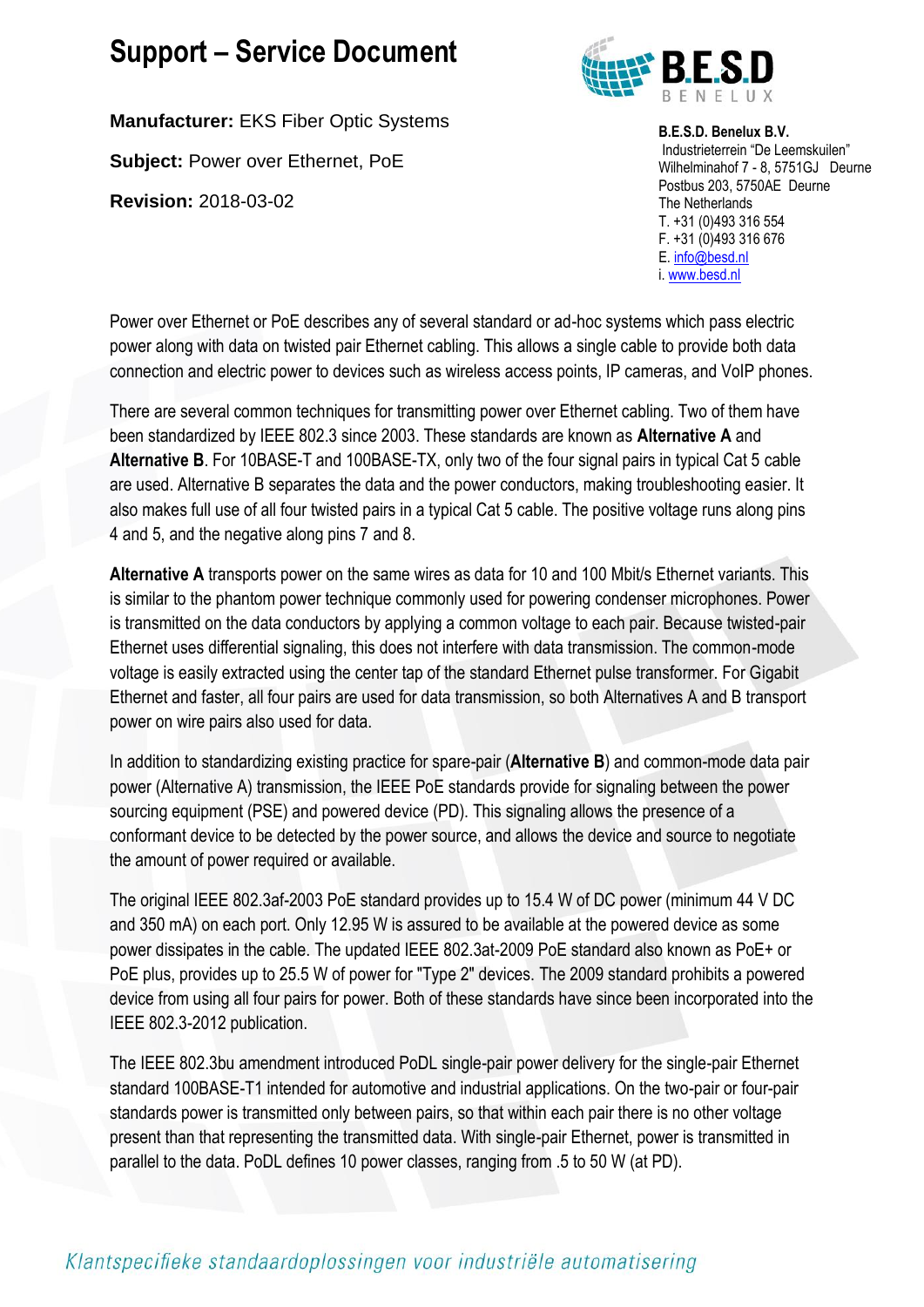

The IEEE is currently looking at ways of increasing the amount of power transmitted. The upcoming IEEE 802.3bt standard slated for early 2018 will introduce two additional power types: up to 55 W (Type 3) and up to 90-100 W (Type 4). Each pair of twisted pairs will need to handle a current of up to 600 mA (Type 3) or 960 mA (Type 4). Additionally, support for 2.5GBASE-T, 5GBASE-T and 10GBASE-T is planned. This development opens the door to new applications and expands the use of applications such as high-performance wireless access points and surveillance cameras.

| <b>Comparison of PoE parameters</b> |                                   |                          |                           |                    |  |  |  |  |  |  |
|-------------------------------------|-----------------------------------|--------------------------|---------------------------|--------------------|--|--|--|--|--|--|
| <b>Property</b>                     | 802.3af<br>(802.3at Type 1) "PoE" | 802.3at Type<br>2 "PoE+" | 802.3bt Type<br>3 "4PPoE" | 802.3bt<br>Type 4  |  |  |  |  |  |  |
| Power available at PD               | 12.95 W                           | 25.50 W                  | 51 W                      | 71 W               |  |  |  |  |  |  |
| Maximum power<br>delivered by PSE   | 15.40 W                           | 30.0 W                   | 60 W                      | 100 W              |  |  |  |  |  |  |
| Voltage range (at<br>PSE)           | 44.0-57.0 V                       | 50.0-57.0 V              | 50.0-57.0 V               | 52.0-57.0 V        |  |  |  |  |  |  |
| Voltage range (at PD)               | 37.0-57.0 V                       | 42.5-57.0 V              | 42.5-57.0 V               | 41.1-57.0 V        |  |  |  |  |  |  |
| Maximum current I <sub>max</sub>    | 350 mA                            | 600 mA                   | 600 mA per pair           | 960 mA per<br>pair |  |  |  |  |  |  |

**Comparison of PoE parameters**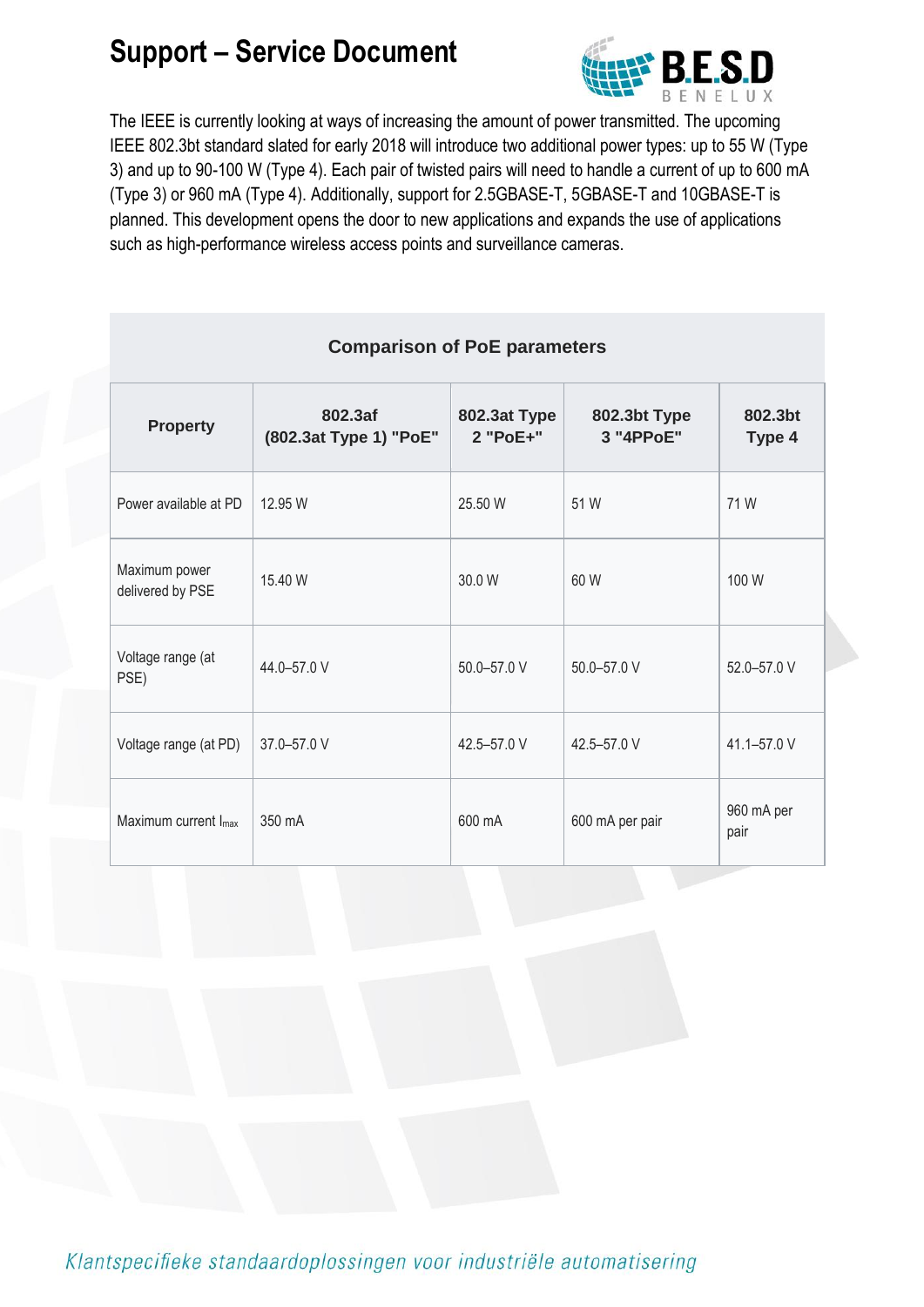

**Alternative A** implements a simplex, or 'phantom feeding' method for delivering power to the end device. Power is carried on the same conductors as data. CAT-5 cabling for standard 10BaseT and 100Base-TX Ethernet uses two data/signal pairs connected to pins 1 and 2 and pins 3 and 6 on RJ-45 connectors. Power sourcing equipment superimposes power onto these pins via the center tap of internal signal coupling transformers. In the powered device (PD) the power is derived from these lines using the reverse technique.



**Alternative B** carries power over spare wire pairs in the cable. The power sourcing equipment applies positive voltage to pins 4 and 5. Negative voltage is applied to pins 7 and 8.